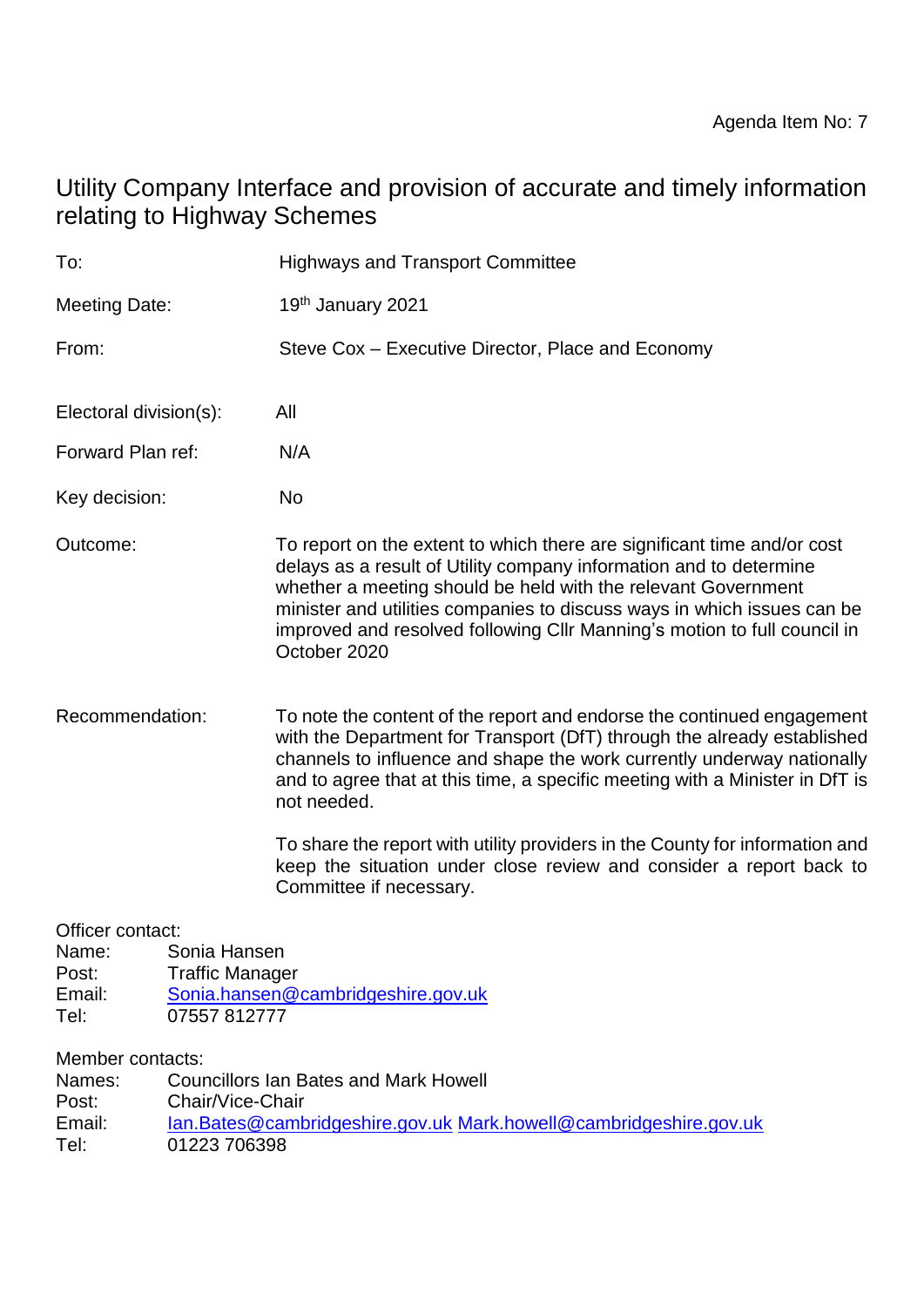## 1. Background

- 1.1 In 2018 Cllr Bailey put forward a motion regarding the performance of UK Power Networks (UKPN), which resulted in the response from UKPN dated 22 March 2018 from their Chief Executive, Basil Scarsella to the council's Chief Executive, Gillian Beasley (appendix A). Since then the relationship between the council and UKPN has, on the whole, been positive. However recent experience on some major schemes has highlighted a broader issue where engagement with utilities is involved.
- 1.2 Following the Fendon Road roundabout scheme, Cllr Manning put forward a motion to Full Council in October 2020 requesting that officers report on the extent to which there are significant time and/or cost delays as a result of Utility company information and to recommend whether a meeting should be held with the relevant Government minister and utilities companies to discuss ways in which the issues can be improved and resolved.
- 1.3 Any new highway scheme, large or small, may require utility apparatus to be relocated or altered in some way. For example, an electrical cable may run underneath land which needs to be excavated to create a new cycle path and therefore has to be moved. Whilst planning a scheme, the designer needs to understand what is in the way. Timely identification of equipment is essential in order to understand the cost and timescales involved in moving utility assets and can help to avoid equipment strikes, which are both costly and potentially dangerous to the on-site work force.
- 1.4 Whilst utility records can provide a starting point, the accuracy may not be exact, and sometimes the information provided is inaccurate or has plant missing. Utility companies provide a disclaimer to the accuracy of information being provided, and so it is essential that a survey is undertaken to confirm the depth and line of existing utility equipment. It is also important to carry out a visual inspection to determine above ground equipment, such as cabinets, pillars and substations. However, despite this utility services can sometimes not be picked up until site work and excavation is underway, which can lead to unforeseen project delays and cost increases.
- 1.5 With so many utility assets now in place, the process and coordination of these works is complex and costly. There are two types of diversion estimates from the utility companies, a C3 Budget Cost and a C4 Detailed Cost Estimate. As utility companies are obliged to charge the actual cost of diversion works, these costs are sometimes much higher than estimates provided before works commence.
- 1.6 Timescales for the diversion works are dependent on the type of equipment and its construction. Some utilities will be more complex to divert than others, e.g. fibre optic cables, where diversions can be over £1M. A further difficulty with diversionary works is that guaranteed standards and response times do not exist within the industry and the utility companies generally set their own standards which means receiving quotes or plans can sometimes take a long time (delays of over 6 weeks are common). This can delay schemes and increase costs significantly and the local authority has little control over this.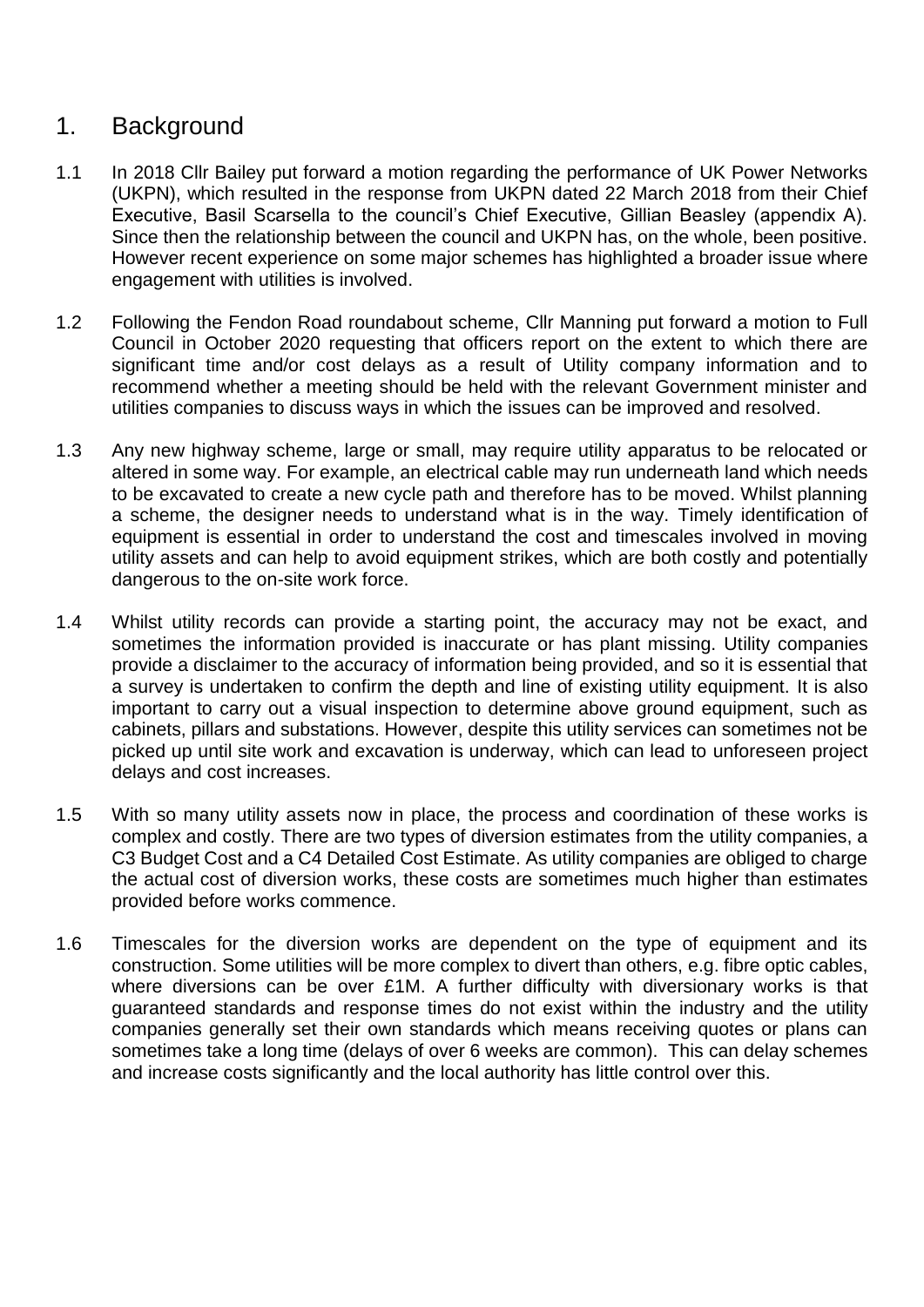### 2. Main Issues

- 2.1 The Department for Transport (DfT) until recently had a code of practice for diversionary works known as 'Measures where apparatus is affected by major works: a code of practice' but this was withdrawn from print by the DfT in 2018 and copies of the code are no longer available either electronically or printed. It contained timescales for the responses to enquiries made to Statutory Undertakers by the Highways Authority. Whilst most companies still try to work to the code of practice there is no real impetus for them to do so.
- 2.2 Time and cost delays are an issue nationally and this has been recognised by the national body Highways Authorities and Utilities Committee (HAUC) UK who are engaging with DfT on this matter with particular urgency due to the forthcoming works on HS2 which will require significant utility diversions. It is anticipated this may result in a revision and re-issuing of the Code of Practice for diversionary works. The DfT are also developing a National Underground Asset Register stating that 'there is huge potential for location data to improve the way that national infrastructure is planned, built and managed'.
- 2.3 In Cambridgeshire officers have worked hard to develop close and positive working relationships with utility companies through regular engagement via the Cambridgeshire quarterly HAUC meetings and through early engagement, discussion, compromise and negotiation on large projects. Involvement with utility companies on smaller scale, lower value work, such as maintenance schemes or local infrastructure improvements is generally positive.
- 2.4 Where challenges arise, they tend to be on the larger more complex schemes. Three recent examples of schemes where utilities have resulted in delays are:
	- A10/A142 BP roundabout
	- Kings Dyke
	- Fendon Road roundabout
- 2.5 A10/A142 BP roundabout near Ely a medium pressure gas main was highlighted in the early investigations and the surveys found it to be lying over a gulley which complicated the works. Cadent required an agreement on the method of working to be in place before any works could commence close to the gas main and stipulated that these works be supervised by a third party. However they took eight weeks to agree how the works could be carried out which significantly delayed the early stages of the project.
- 2.6 Kings Dyke a complex scheme to build a bridge over the railway to remove the need for a level crossing on the A605. Early notification was given to the utilities at a HAUC meeting. There were multiple utility diversions required and being on an 'A' road there was an incentive to try to minimise any road closures to reduce the impact on the travelling public. The aim was to coordinate the works carefully and tie in with a nearby housing development, getting all of the work requiring road closures done at the same time under the same traffic management to reduce costs, disruption to the public and reduce the overall length of the works programme. UKPN engaged very well but some of the other utilities were a challenge and showed no appetite for collaboration. In the end the job of coordinating the utilities was handed to the main site contractor who did some of the excavation works for the utilities so they could simply move their assets. This did not affect costs appreciably and promoted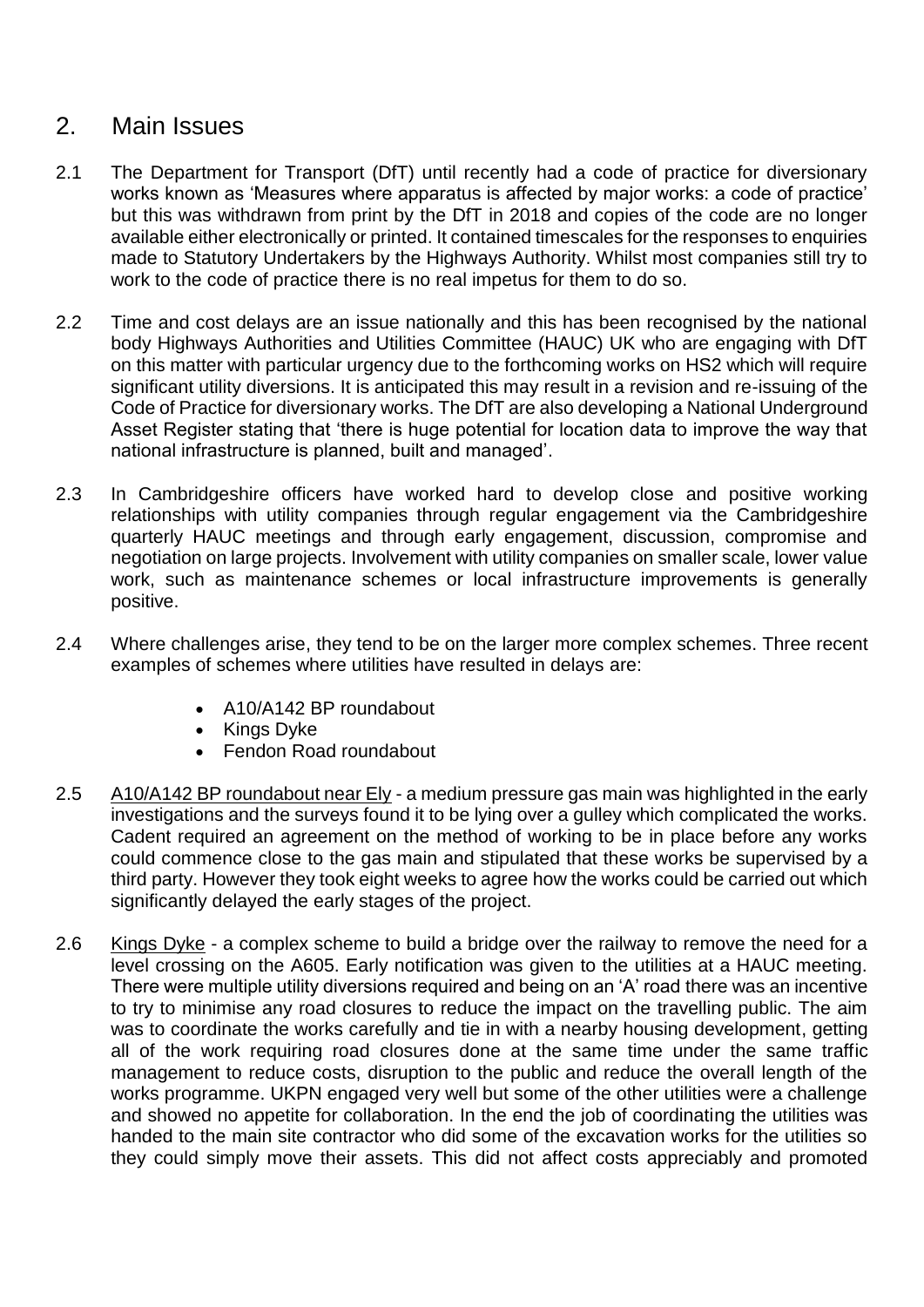collaboration on road closures and the Kings Dyke scheme did not suffer a direct cost penalty from Statutory Undertakers.

- 2.7 Fendon Road Dutch roundabout scheme had complex utility issues to overcome. The initial plans sent through from the utility companies and the early survey work failed to reveal a BT chamber hidden in some undergrowth. Once this came to light it was found to contain sensitive fibre optic cables for Addenbrookes hospital. BT Openreach then proposed that to divert this would take a year and would cost a very significant amount of money. However what followed was some detailed work with Skanska and Openreach drawing on already established good working relationships and a solution was found minimising the delays and additional costs.
- 2.8 Issues with utility companies are not unique to Cambridgeshire, this a national problem. It is a challenge for any project requiring coordination between several large companies and institutions with time and cost restraints. Whilst there is work taking place nationally to improve the situation (paragraph 2.2) there are also some localised learning points:
	- Early engagement with utilities is critical leaving ample time as the quoted response times may not be adhered to.
	- If the diversions required are really complex then look if the scheme can be altered to avoid or reduce the diversions.
	- Do not rely on the utility companies plans as there will always be a degree of inaccuracy.
	- Carry out detailed topographical and radar surveys and dig trial holes to find out what is really going on.
	- Work with the communications team to explain any delays to the public.
	- Manage the relationships with the utilities. Clarify what is required. For large schemes consider pricing in coordination of the utility diversion works.
	- Escalate with the utility company if the issues are becoming problematic.
- 2.9 Despite the recent experiences outlined above, there are also examples of where the above learning has been taken on board and proved beneficial, e.g. the Robin Hood Signals scheme. Working closely with Skanska and BT Openreach, the team designed out the need for further diversionary works before work began on site. This gave not only a reduction in the length of the work programme overall but a significant cost saving as well. The initial cost estimate with BT Openreach for these diversions was over £100k but with careful joint work with Skanska and BT Openreach, this was designed out leading to nil cost as the works were no longer required.
- 2.10 Any opportunity to further develop and strengthen relationships with utility companies is welcomed. Given the above, however, and the emerging work that is currently taking place nationally into which the County Council is already feeding via our role within HAUC, officers views are that at this stage, a meeting with a minister would not add further value. Instead, it is suggested that officers share this report with utility providers in the County through the HAUC meeting; continue to monitor and input to the process; consider when the national guidance has been revised whether further action is needed and report back to committee at a later date if necessary.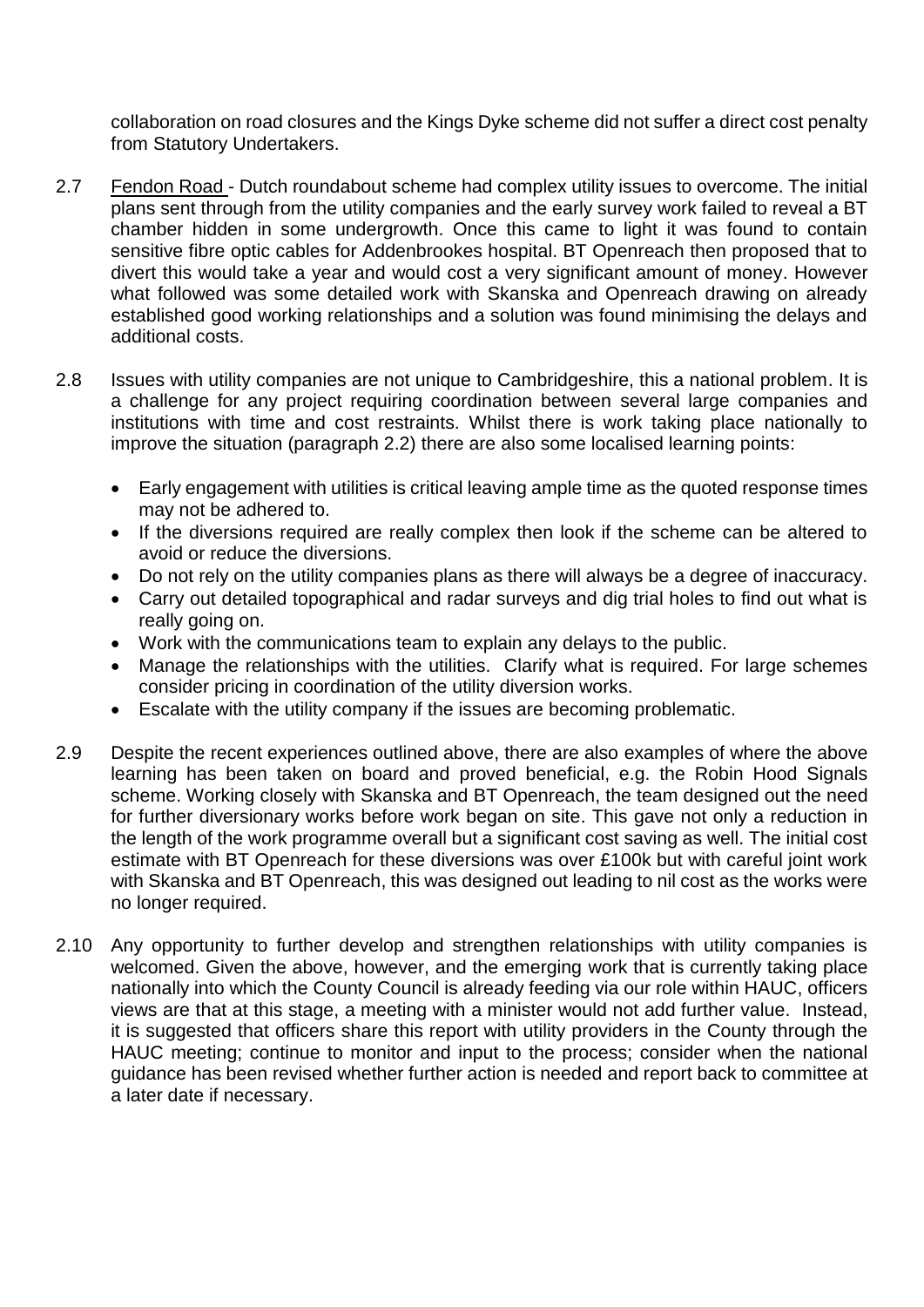## 3. Alignment with corporate priorities

- 3.1 A good quality of life for everyone There are no significant implications for this priority.
- 3.2 Thriving places for people to live There are no significant implications for this priority.
- 3.3 The best start for Cambridgeshire's children There are no significant implications for this priority.
- 3.4 Net zero carbon emissions for Cambridgeshire by 2050 There are no significant implications for this priority.

#### 4. Significant Implications

- 4.1 Resource Implications The following bullet points set out details of significant implications identified by officers: Improved information from statutory undertakers could significantly reduce major project costs and timescales
- 4.2 Procurement/Contractual/Council Contract Procedure Rules Implications There are no significant implications within this category
- 4.3 Statutory, Legal and Risk Implications There are no significant implications within this category
- 4.4 Equality and Diversity Implications There are no significant implications within this category
- 4.5 Engagement and Communications Implications There are no significant implications within this category
- 4.6 Localism and Local Member Involvement There are no significant implications within this category
- 4.7 Public Health Implications There are no significant implications within this category

**Have the resource implications been cleared by Finance?** Yes Name of Financial Officer: Sarah Heywood

**Have the procurement/contractual/ Council Contract Procedure Rules implications been cleared by the LGSS Head of Procurement?** Yes Name of Officer: Gus De Silva

**Has the impact on statutory, legal and risk implications been cleared by the Council's Monitoring Officer or LGSS Law?** Yes Name of Legal Officer: Fiona McMillan